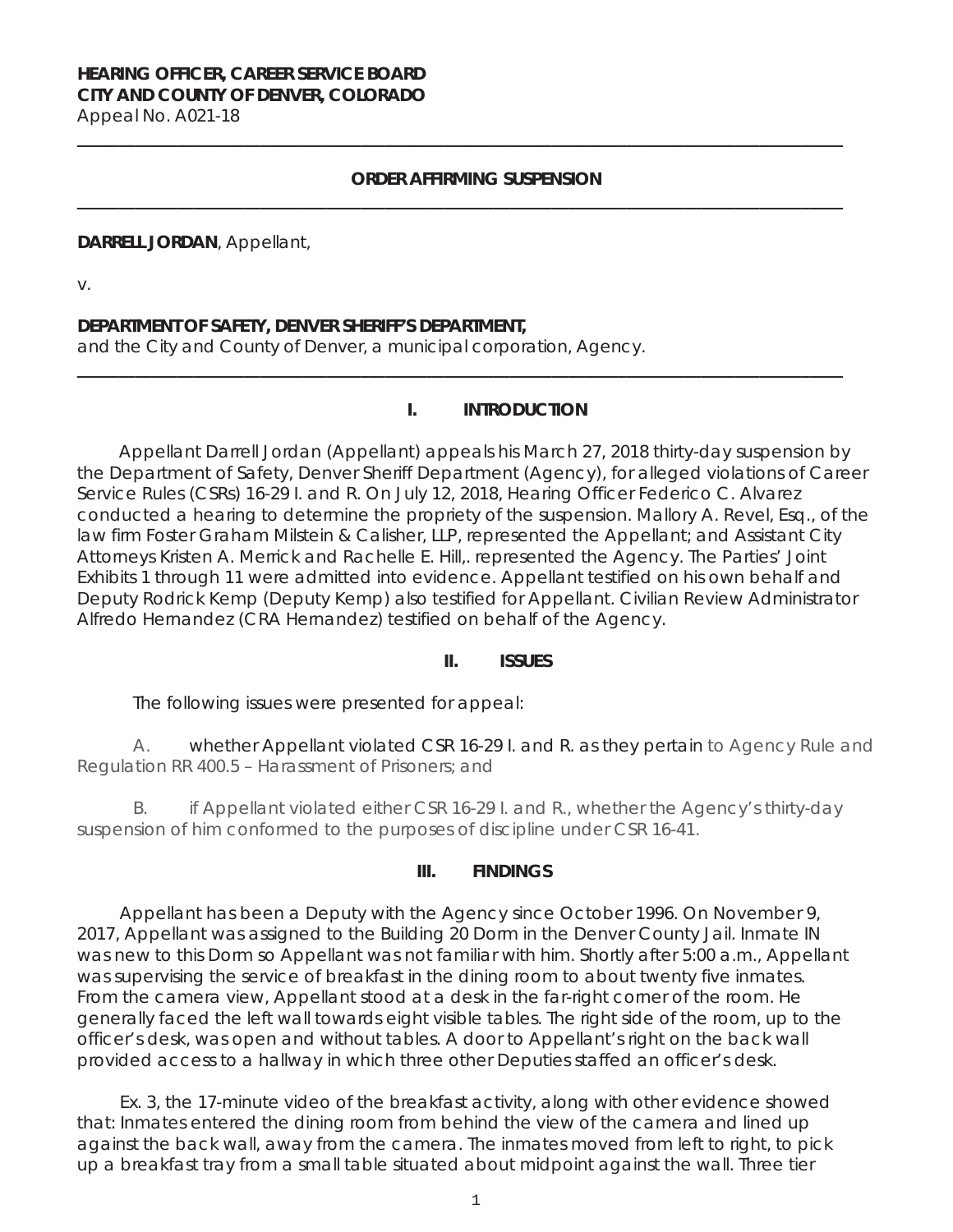clerks1 staffed the tray table; one distributed trays, the second one poured coffee from a large dispenser into the inmates' cups, and the third placed a boxed drink and an apple on each tray. The inmates brought their individual cups to receive coffee. Inmates then sat down at one of the four-person tables to eat. The service of breakfast was orderly.

Inmate IN was one of the first inmates to pick up his food tray but then Appellant had refused him coffee because he had brought the wrong cup. Inmate IN was the first person to sit at one of the tables where he bartered food items for grits from other inmates who joined the table. A fifth inmate, from whom Inmate IN also got grits, added up a chair to the table. Appellant now sat down at his desk as the clerks had finished distributing breakfast and left the tray table to eat their own breakfast. Appellant did not announce that the service of food had ended. Inmate IN then moved, walking in front of Appellant to do so, to sit facing the back wall, in the far-left corner of the room at one of two tables joined together.

About five and one-half minutes after Appellant had first refused him coffee, Inmate IN left the room, retrieved the correct cup, and approached the tray table to get coffee. Appellant again denied Inmate IN coffee, now because the food line had closed. They conversed in disagreement, as Inmate IN walked away from the tray table into the open area toward the camera, then back, then left toward his seat while Appellant remained seated at his desk. Appellant generally stated that coffee was served during the distribution of breakfast, which had now concluded, so the food line was closed. Inmate IN stated his displeasure at this status, describing it as "fucked up" among other things. To this description, Appellant commented - Well, if you think that is fucked up, you ain't seen anything yet.

Inmate IN continued making complaints to Appellant while standing at his seat but then sat down as he last commented, maybe "fuck you." Appellant did not recall what Inmate IN said last but described it as "one last dig." Inmate IN lost his right shower sandal as he sat down. He picked the sandal up, straddled the bench at the table, which was positioned sideways, so that he faced the right wall while he replaced it on his foot. Meanwhile, in response to Inmate IN's last dig, Appellant stood up from his desk and ordered Inmate IN out of the room to a bench in the hallway. He opened the door and called to the Deputies outside for assistance, and moved toward Inmate IN about 7 steps. Inmate IN, still straddling the bench, then stood up and picked up his tray. In reaction, Appellant ordered Inmate IN to leave the tray on the table and moved another 4 steps to reach Inmate IN. Appellant was now facing the left wall so his back and his left side faced the camera, partly blocking Inmate IN and his tray from view.

Appellant and Inmate IN continued their debate. Inmate IN wanted to take his tray, only partly visible, with him to eat breakfast on the bench in the hallway, which Appellant prohibited. Appellant then moved left, closer to Inmate IN, so more of the tray became visible. Inmate IN held the tray about waist high, lowered it, momentarily set it on the table but then promptly raised it again. Deputies Hartzog and Kemp now approached the door to the room from the hallway. Appellant then grabbed the tray from Inmate IN, flung it upward toward Inmate IN's upper body and over his left shoulder. The food, mostly grits, fell off of the tray onto Inmate IN, the table, the bench, the floor and Appellant. The tray landed on the floor several feet behind Inmate IN. Appellant then again ordered Inmate IN out into the hallway. Inmate IN now began walking toward the door, with Appellant following. Deputies Hartzog and Kemp, who were now in the room, escorted Inmate IN out to sit on the bench.

The inmate seated across from Inmate IN flinched backward as the food flew off of Inmate IN's tray, some of which appeared to land on his own tray. He then promptly quit

i

<sup>&</sup>lt;sup>1</sup> Tier clerks are inmates who are approved for and perform authorized work in the facility.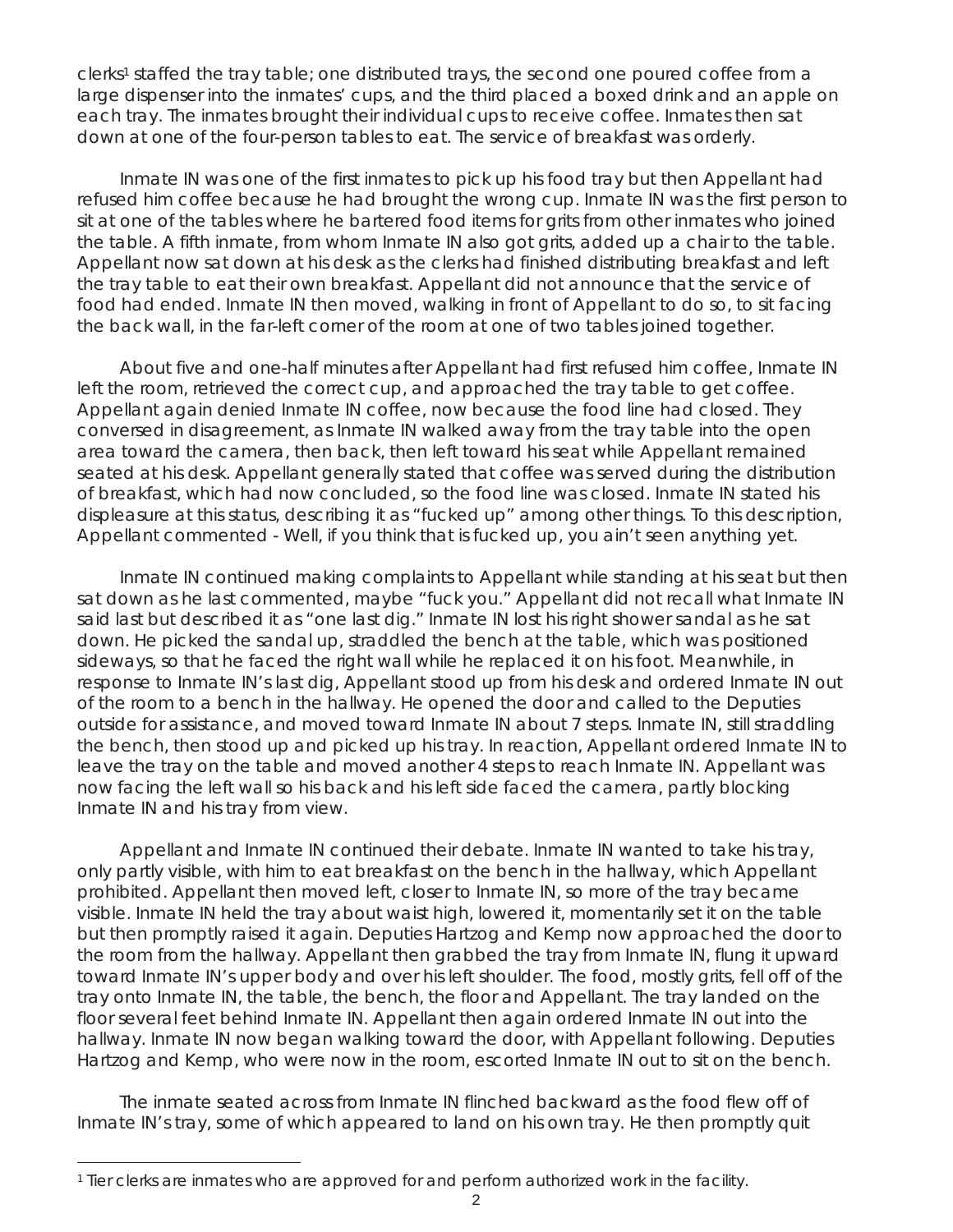eating and left the table, as did the inmate seated to the right of Inmate IN. A few of the other inmates had at times looked up to watch Appellant's and Inmate IN's interaction. Most of them deliberately ignored it. Others only looked up when the Deputies were facing away toward the door as they escorted Inmate IN out of the room. No inmate had any other visible reaction.

Appellant had followed the other Deputies and Inmate IN out of the room about three steps but then returned and walked behind the view of the camera to wash the food off of his arm. One clerk then picked up Inmate IN's tray from the floor, stacked it on the table, and then retrieved and put on latex gloves to continue cleaning up the spilt food. Appellant then returned to room, shut the door, sat at his desk, and dried his lower arm with paper from a roll. A second clerk placed two chairs around the spilt food to block others from walking in it. The clerks then moved the chairs so the first clerk could begin to clean the grits on the table and the floor. He slipped as he reached for the floor but then regained his balance.

The inmates then began to finish their breakfast, discarding any remaining items on their trays into a trash can to the left of the tray table and stacking up the trays on the table. They then left the room to an area behind the view of the camera. Two more inmates who walked through the area where Appellant spilled the food also slipped but regained their balance. Then one of the clerks mopped the floor, including the area with the spilt food.

Deputy Kemp gave Inmate IN, now sitting on the bench, a towel so that he could clean the food off of himself. Last, another Deputy let Inmate IN have another breakfast tray.

Based on this incident, CRA Hernandez found that Appellant violated RR 400.5, which can be a Conduct Category D through F. CRA Hernandez designated Appellant's violation a Conduct Category D, which the Agency's Discipline Handbook defines as "[c]onduct that is substantially contrary to the guiding principles of the Department or that substantially interferes with its mission, operations or professional image, or that involves a demonstrable serious risk to deputy sheriff, employee or public safety." Due to Appellant's prior discipline within the applicable seven-year span, the disciplinary matrix categorizes his violation as a Discipline Level 6, for which the presumptive penalty is a thirty-day suspension. Based thereon, CRA Hernandez suspended Appellant for thirty days. Appellant filed his appeal timely.

## **IV. ANALYSIS**

### **A. Jurisdiction and Review**

The Career Service Hearing Office has jurisdiction of this direct appeal of a suspension pursuant to CSR 20-20 A.2. The Hearing Officer is not to conduct a *de novo* review. CSR 20-56 A.

### **B. Burden and Standard of Proof**

In attempting a reversal of the Agency decision, Appellant bears the burden of proof, which is to prove that the Agency decision and/or its application of its disciplinary matrix was clearly erroneous. CSR 20-56 A.

# **C. CSR Violation**

The Agency suspended Appellant based on its finding that he violated CSRs 16-29 I. and R., which state respectively: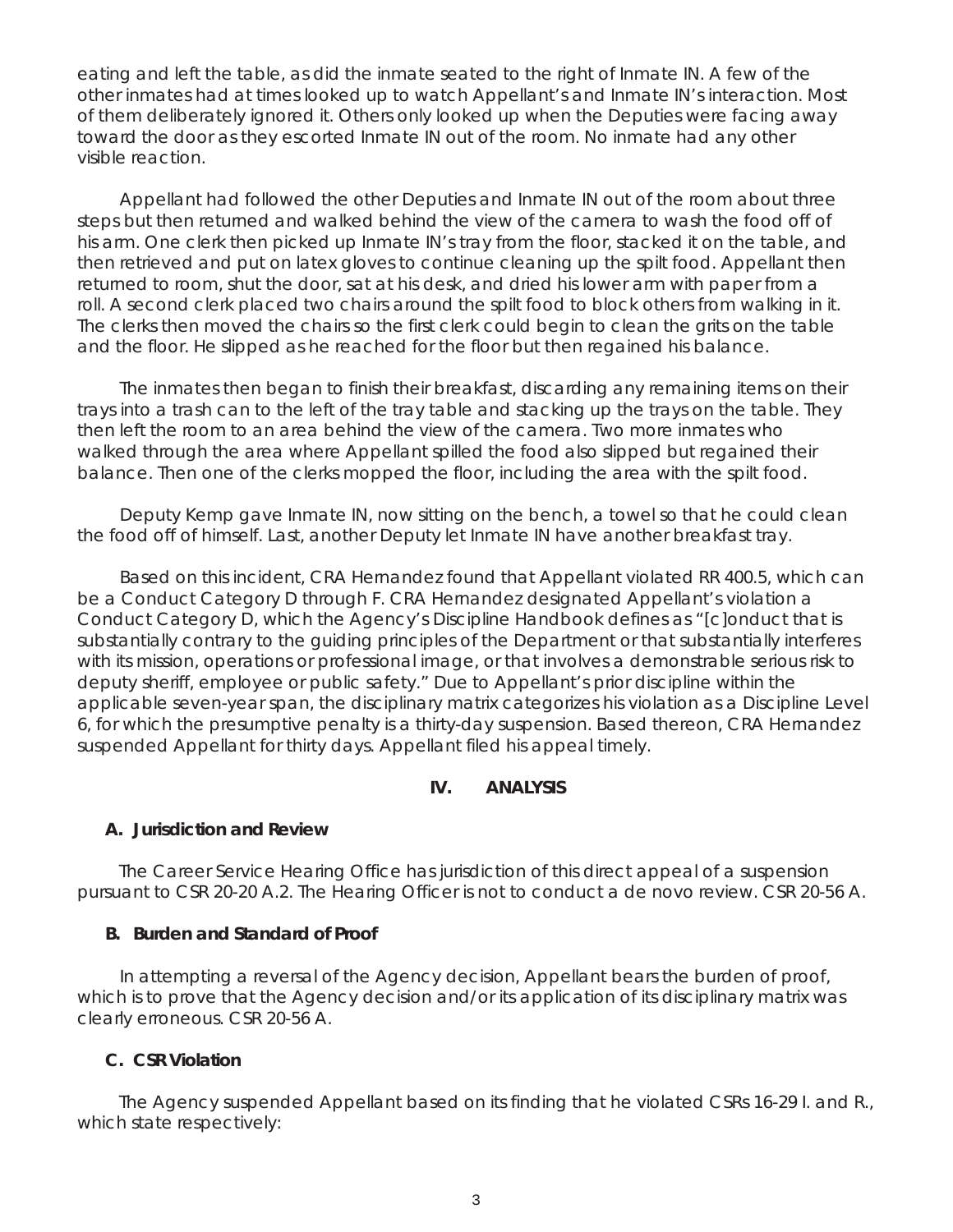Failure to maintain satisfactory working relationships with co-workers and other individuals the employee interacts with as part of his or her job.

Conduct which violates the Career Service Rules, the City Charter, the Denver Revised Municipal Code, Executive Orders, written departmental or agency regulations, policies or rules, or any other applicable legal authority. When citing this subsection, a department or agency must cite the specific regulation, policy or rule the employee has violated.

The Agency found that Appellant violated CSRs 16-29 I. and R. based on its finding that he violated Rule and Regulation 400.5 - Harassment of Prisoners, which states:

Deputy sheriffs and employees shall not taunt or harass any prisoner or encourage or permit others to do so. Deputy sheriffs and employees shall not maliciously embarrass, intimidate or threaten any person or encourage or permit others to do so.

Of the facts described above, CRA Hernandez disciplined Appellant based on his comment - If you think that is fucked up, you ain't seen anything yet; and on his flinging Inmate IN's tray onto the floor.

Appellant argues various claims against the Agency's finding that he violated the CSRs, including that: (1) he cannot have a "working relationship" with an inmate, (2) his actions did not meet the definitions of "taunt," "harass," and "maliciously," and (3) he did not intend to maliciously embarrass, intimidate or threaten Inmate IN.

Initially, the Hearing Officer concludes that, pursuant to CSR 16-29 I., Appellant does have a "working relationship" with the inmates, to whom he owes a duty to maintain their care and custody. Appellant interacts with the inmates in a custodian-inmate relationship which occurs within the context of his work duties. CSR 16-29 I. imposes on Appellant the duty to maintain a satisfactory working relationship with "other individuals," without excluding inmates therefrom. Appellant himself perceives and testified to a positive relationship with inmates, in which he: (1) takes care of their needs, (2) ensures that none of them are bullied, and (3) maintains an excellent rapport with them, for which they appreciate him and miss him when he is absent.

The Hearing Officer accepts that the definition of taunt<sup>2</sup> includes, "to reproach or challenge in a mocking or insulting manner : jeer at." Appellant's comment to Inmate IN - If you think that is fucked up, you ain't seen anything yet - is a taunt. Appellant is warning Inmate IN that his negative experience of losing his breakfast coffee is just the first of more bad experiences to come and/or that they are going to get worse. However, Appellant helped create Inmate IN's quandary by failing to advise him that he needed to retrieve the correct cup before the food line closed. Therefore, Appellant also thereby alerted Inmate IN that Appellant may, at his discretion, enforce more rules previously unknown to Inmate IN with detrimental impacts. Hence, Appellant's comment to Inmate IN's quandary is a taunt, not educational, as he attempted to portray it, and it escalated the tension between them.

The Hearing Officer accepts that the definition of harass includes, "to create an unpleasant or hostile situation for especially by uninvited and unwelcome verbal or physical conduct." Appellant can readily impose such a situation on Inmate IN due to the imbalance of power in favor of a custodian over an inmate. Appellant created an

i

<sup>&</sup>lt;sup>2</sup> CRA Hernandez accepted the Merriam-Webster dictionary definitions from Appellant's counsel as applicable to RR 400.5.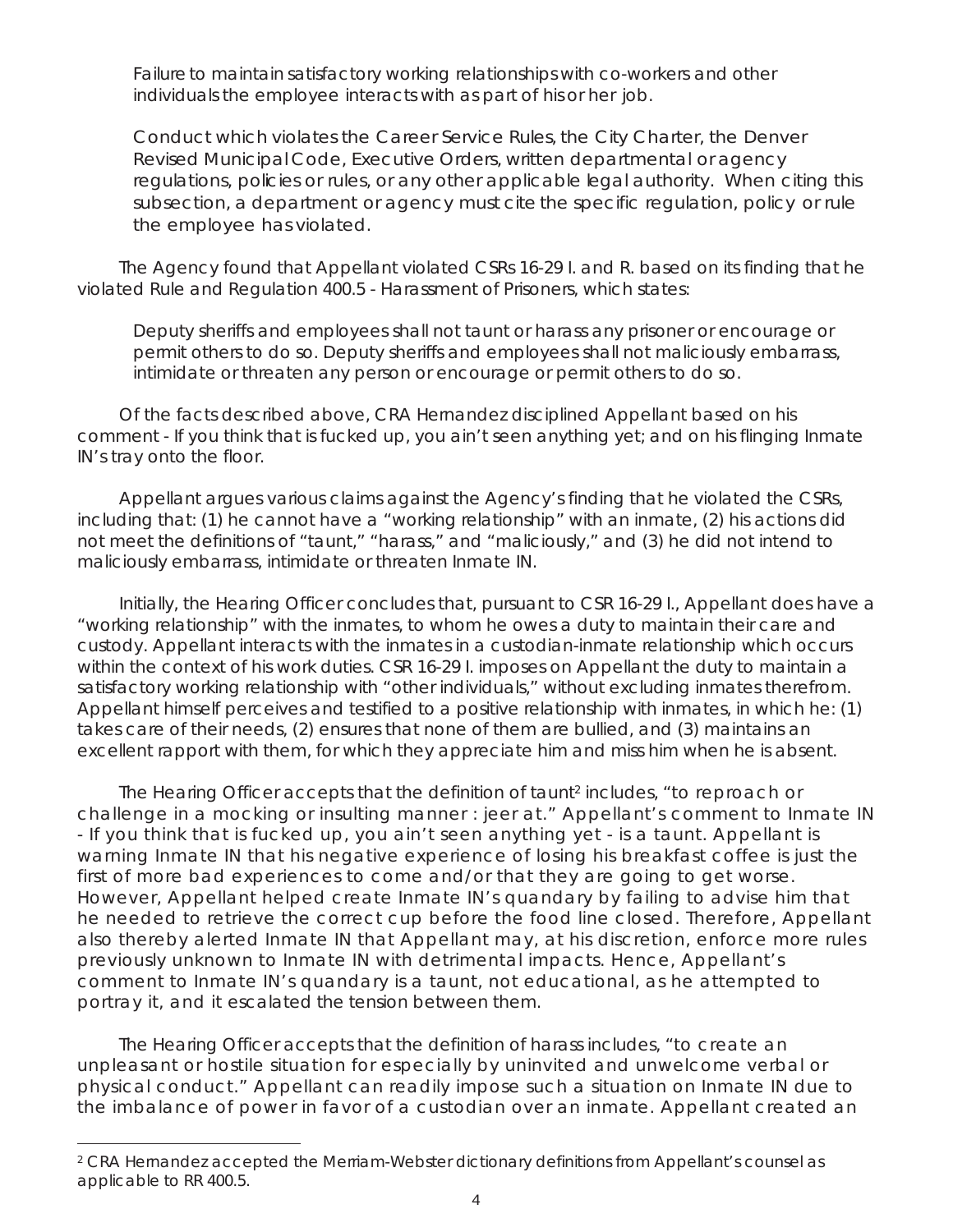unpleasant or hostile situation for Inmate IN verbally, through his comment as described above, and physically, by flinging his food tray onto the floor. Therefore, the record shows that Appellant taunted and harassed Inmate IN.

The Hearing Officer accepts that the definition of malicious includes, "having or showing a desire to cause harm to someone : given to, marked by, or arising from malice." The Hearing Officer supplements this definition with the definition of malice, "desire to cause pain, injury, or distress to another." The definition of malicious thus defines an action motivated by malice as a desire to cause harm to someone. The record shows that Appellant intended to treat Inmate IN with malice, that is, to inflict distress on him through his comment and by flinging his food tray to the floor. Inmate IN's evolving behavior - from voicing, with cursing, his displeasure at unwittingly losing his coffee, to resignation at having lost it, to trying to keep his breakfast, but finally to silent submission - proved that Appellant had maliciously intimidated and threatened him into compliance.

And even an inmate in jail clothing would be embarrassed by having his food thrown onto his neck, chest, and arms. Incredibly, Appellant denied knowing whether he had thrown food on Inmate IN. He testified that he had flung the tray away from Inmate IN instead of toward him, as evidenced by Ex. 3. Appellant also claimed to not recall seeing that Inmate IN had a lot of grits on his tray or that he threw grits on Inmate IN, the latter because Inmate IN walked away from Appellant (to the bench.) Ex. 3 clearly shows that Appellant stood next to Inmate IN with the tray between them before he grabbed it and flung it away. To take this action, Appellant had to have observed its contents. That Appellant also threw grits on himself, although he had actually flung the tray away from himself, shows that he knew that he threw grits on Inmate IN. In spite of Appellant's testimony, the record also shows that he maliciously embarrassed Inmate IN and therefore, that he violated RR 400.5.

For these reasons, the Hearing Officer concludes that Appellant failed to show that the Agency was clearly erroneous in finding that he violated CSR 16-29 I. and R. based on his violation of RR 400.5.

### **V. DEGREE OF DISCIPLINE**

Appellant claims that the Agency erred in disciplining him because CRA Hernandez erred in determining his level of discipline and failed to assess him a mitigated penalty.

### 16-41 Purpose of Discipline:

The purpose of discipline is to correct inappropriate behavior or performance, if possible. The type and severity of discipline depends on the gravity of the offense. The degree of discipline shall be reasonably related to the seriousness of the offense and take into consideration the employee's past record. The appointing authority shall impose the type and amount of discipline he or she believes is needed to correct the situation and achieve the desired behavior or performance.

### **1. Seriousness of the Offense**

As described above, CRA Hernandez designated Appellant's violation of RR 400.5 as a Conduct Category D, the most lenient category available under the Agency's disciplinary matrix, and he disciplined Appellant with the presumptive penalty therefor. CRA Hernandez elected the presumptive penalty after weighing Appellant's mitigating factor, his lack of comparable discipline given his tenure at the Agency, and the aggravating factors related to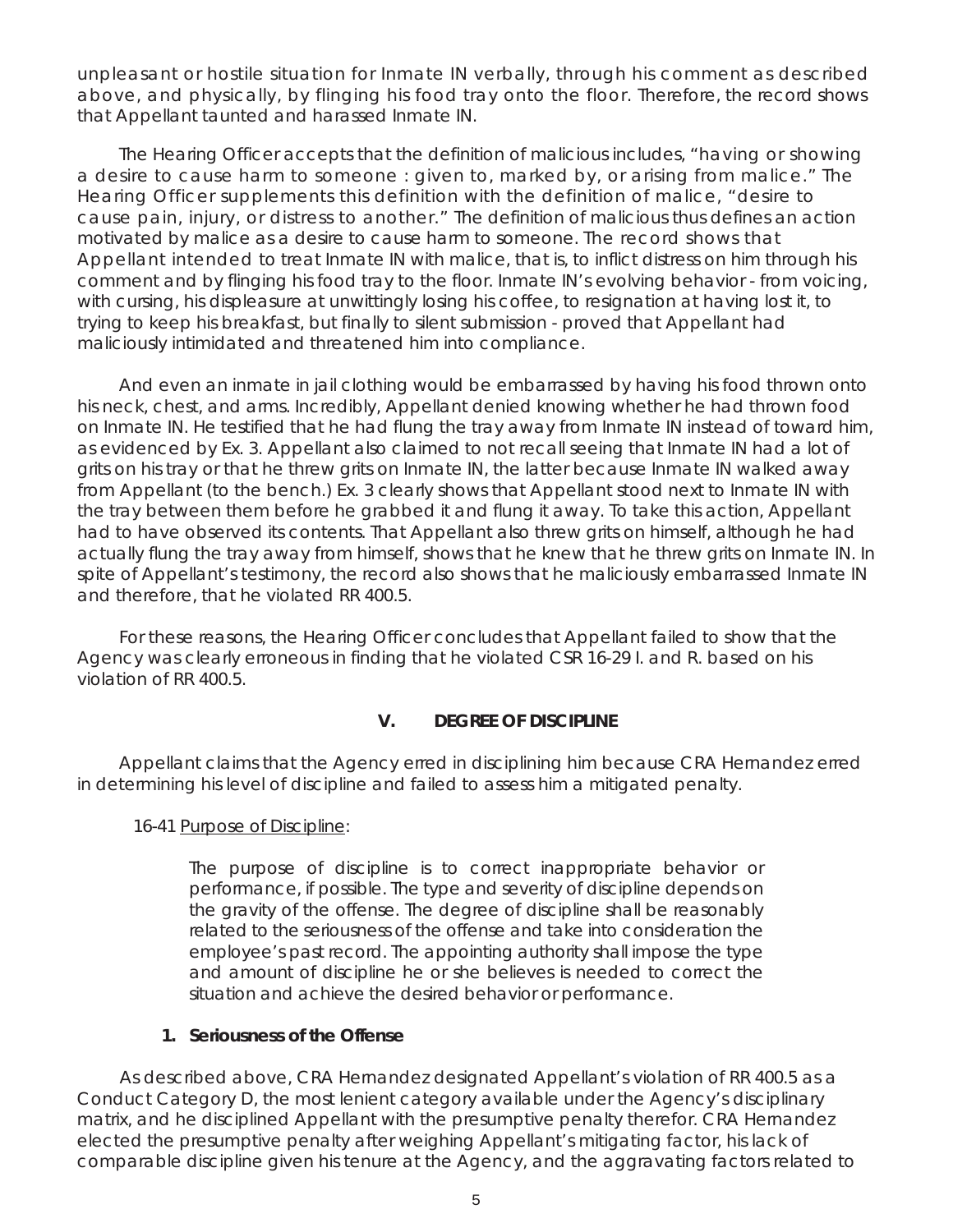his reaction to this incident. The aggravating factors include that Appellant refused to acknowledge that he: (1) acted inappropriately, (2) escalated the incident, (3) had other options in dealing with Inmate IN, (4) created potential risk to himself, other Deputies, or other inmates in the instance that Inmate IN might have reacted aggressively; and (5) created potential risk to the inmates who almost slipped on the spilt food.

Appellant continued to assert that he had a legitimate reason for his actions, to maintain the control of the dorm. The Hearing Officer assesses Appellant's actions more realistically as proving to the inmates that he had unfettered power over them. As described above, his actions were inappropriate. At his November 29, 2017, Internal Affairs Bureau (IAB) interview, he claimed that flinging Inmate IN's tray was appropriate because it ended the incident. At his March 6, 2018 contemplation of discipline meeting, Appellant made a statement committing to call a supervisor to assist in future, similar situations. However, before he flung Inmate IN's tray, he had already achieved the equivalent of his proposed solution by calling the other Deputies in for assistance. Rather than wait for their assistance, he escalated the incident further.

At the hearing, Appellant continued to describe his taunt of Inmate IN as a neutral and informative comment rather than an inappropriate one. He avoided responsibility for the consequences of flinging the tray by claiming not to know: (1) that Inmate IN had a lot of grits on his tray, (2) what amount of grits he threw on the floor, or (3) that he saw the two inmates who subsequently also slipped on them. Appellant disregarded his exposure of the other Deputies and four inmates seated at the tables where Inmate IN was eating to a potential physical struggle. Appellant also disregarded that, had Inmate IN affected trajectory of the tray when he threw it, he could have hit another inmate with it.

# **2. Prior Record**

i

On April 29, 2014, the Agency suspended Appellant for ten days for using inappropriate force, in violation of its use of force policies. That discipline was upheld, and considered by CRA Hernandez. *See* In re Jordan, CSA 30-14 (8/25/14), *aff'd* In re Jordan, CSB 30-14A (2/19/15). Thus, this Agency discipline of Appellant is progressive, consistent with CSR 16-42 A.1.

# **3. Likelihood of Reform**

Appellant failed to establish that he integrated the concept of reform. He did testify that he has not thrown a tray since this incident and will not do so again. However, by disregarding facts, Appellant ignores the consequences of his misconduct, diminishes its import and avoids the need to consider any reform. Especially problematic for Appellant is his description of facts, as described above, that is explicitly inconsistent with the video evidence<sup>3</sup> and/or that contradicts his prior statements. He testified to facts contrary to the clear video evidence. When confronted with prior inconsistent statements, Appellant merely claims to not recall them to avoid admitting his inconsistencies. Appellant therefore precluded any meaningful contemplation of his reform through his tactics.

Finally, Appellant claims that he should have received a mitigated penalty due to his largely stale commendations<sup>4</sup> and his excellent Performance Enhancement Program Reports. However, they are insufficient to overcome Appellant's issues described in the Seriousness of the Offense, the Prior Record, and the Likelihood of Reform so as to place his discipline beyond the

<sup>3</sup> In addition to the items described in this Decision, in his IAB Interview, Appellant stated that he slapped Inmate IN's tray down when he clearly flung it up and over Inmate IN. At the hearing, Appellant testified that he did not see Inmate IN change tables, when he walked in front of and in Appellant's view to do so. 4 From 2000 to 2006, Appellant received commendations and letters of appreciation mostly for speaking to ROTC students at Denver's East High School and hosting tours of the Denver County Jail.